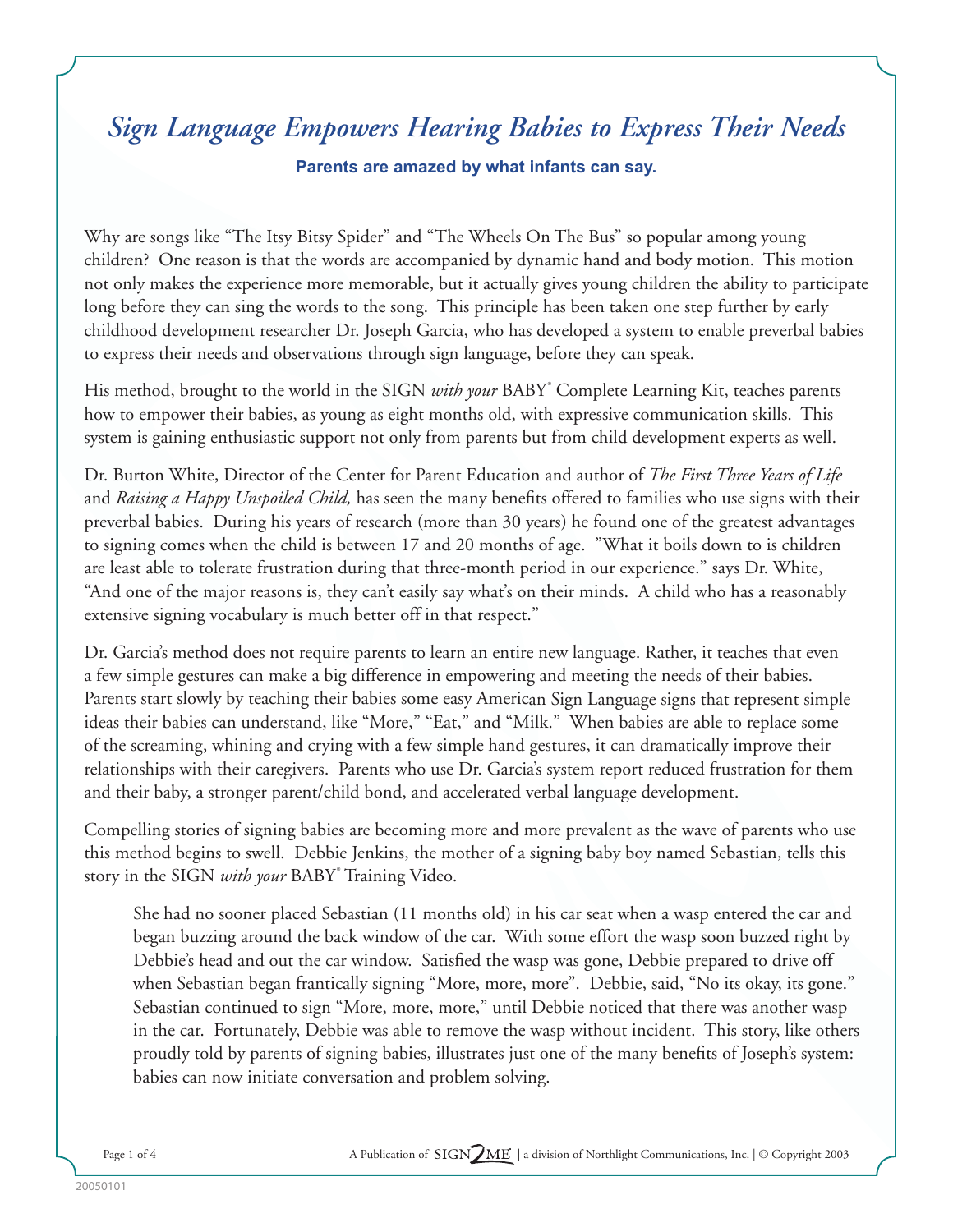Since all people, babies included, learn through repetition, signing serves as a powerful educational tool. Parents who sign with their babies tend to repeat words, both verbally and with signs, more than parents who only speak to their babies. Where a non-signing parent might just ask their baby, "Do you want more?" a signing parent might sign "More" several times while verbally asking, "Do you want more? More? Okay, I'll give you more." So signing babies tend to get more exposure to each word being emphasized with a sign. Moreover, each of those words is reinforced by the multiple modalities in which it is conveyed to and from the child: audibly, visually, and kinesthetically.

- Audibly (the spoken word)
- Visually (observing the gesture, facial expression of the parent, and the context)
- Kinesthetically (producing the physical gesture)

## **History And Scientific Foundation**

SIGN *with your* BABY<sup>®</sup> was born from an experience Dr. Garcia had while visiting the family of a deaf friend. There he saw a baby, around ten months old, communicating with his parents in a much more sophisticated way than he had seen with hearing children of hearing parents the same age: the child was using American Sign Language. Joseph was so impressed, he decided to make it the focus of his research and ultimately the thesis for his masters degree. During his research, he discovered that hearing children began replicating signs as early as eight months, with some exceptional children as early as six months. This new discovery seriously challenged the opinion of many child development experts, including Piaget who theorized that babies can't mentally represent symbols until they are almost two, and therefore can't learn to talk until then. Instead, it appears that young infants are lacking in the fine motor skills necessary to produce spoken language, not the conceptual ability to understand and use language. Joseph also found that once the signing children began speaking, they tended to have a better grasp of grammar and syntax, past and present tenses, and of language in general.

Recent and current scientific research continues to support his findings. Parents and teachers who participate in these studies indicate that they experience reduced frustration, stronger bonds with their babies, and that their children have an increased interest in books.

Dr. Kimberlee Whaley, associate professor of human development and family science at Ohio State's College of Human Ecology has also studied the benefits of signing with hearing children. Her pilot study found that using American Sign Language signs in a pre-school setting greatly reduced the frustration for preverbal children and their teachers. According to Whaley, it is much easier for our teachers to work with 12-montholds who can sign that they want their bottle, rather than just cry and have us try to figure out what they want. This is a great way for infants to express their needs before they can verbalize them. Dr. Whaley recently received funding for a longitudinal study that began in November 1999. She recommends SIGN *with your* BABY ® to participating families.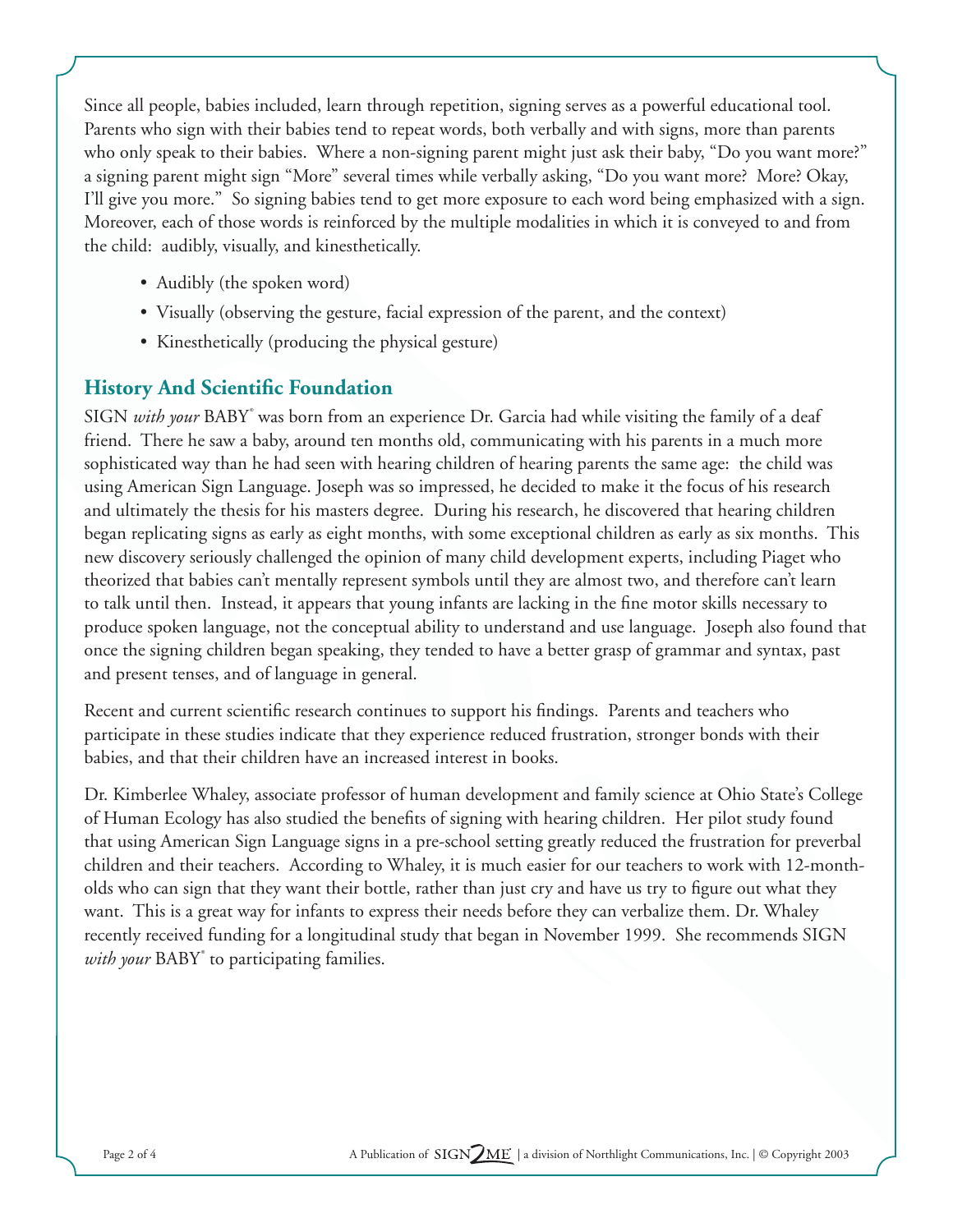Dr. Marilyn Daniels, of Penn State University, has also conducted several studies that focused on using American Sign Language with hearing children. She discovered that students in pre-kindergarten classes who receive sign instruction test significantly higher on the Peabody Picture Vocabulary Test than students in pre-kindergarten classes not receiving sign instruction. Her findings mirror the benefits discovered in other studies while offering new insight into the advantages signing offers in developing literacy in older children. She concluded: "Their superior scores indicate that simultaneously presenting words visually, kinesthetically, and verbally enhances a child's vocabulary development."

One might think that if an emphasis is placed on manual communication, verbal communication will be delayed. In fact, the reverse seems to be true. When this issue was reviewed in Acredolo and Goodwyn's study, it was discovered that not only do signing children tend to learn to speak sooner, but by age two they have a vocabulary of 50 more real words, on average, than their non-signing counterparts. By age three, children exposed to signing had language skills approaching that expected of four year olds. In the same way that crawling seems to stimulate a child's interest in walking, signing seems to provide an excellent bridge to verbal communication.

Dr. Daniels' research with preschoolers and elementary school students reinforces the understanding that signing with speech strengthens reading and speech communication skills. Armed with the knowledge that signing can be beneficial well after a child can speak, the advantages of using an existing sign language from the start becomes increasingly clear. Without a standard, each childcare facility could be faced with interpreting a unique set of signs for each child. Using an existing language places all students and teachers on the same page and offers a foundation upon which students can continue to grow. Dr. Whaley, Dr. Daniels and Dr. Garcia all support the use of native sign languages like American Sign Language (ASL) or British Sign Language (BSL).

### **Signing Serves Many Populations**

The advantages of signing have been well known for years in communities serving children with language-delays, autism, Down syndrome and deafness. Alice Stroutsos, a Seattle-based Speech-Language Pathologist specializing in working with older toddlers and preschoolers, uses signs to help her patients who are language-delayed. She uses signing as a language-stimulation technique to help facilitate spoken communication. The technique involves using signs in conjunction with spoken language, to get her clients invested as communication partners. Once they are invested, interested, and signing, she continues to move them toward more verbal communication. Since speaking requires fine motor skills, it takes more time and practice to master than it does to replicate a hand gesture. Movements in a parent's mouth and throat that comprise verbal communication are mostly hidden from a child's view. However, signing offers a much more visual and kinesthetic means to learn each word.

The fact that the neuropath ways responsible for language rest upon the same neuropath ways for motor coordination is an important factor. Professionals serving children with autism, Down-syndrome, and other special-needs have known this for years and have developed successful motor therapies for these populations to assist in their language development. By improving their motor coordination through movement exercises, the brain's capacity for learning language is strengthened. Signing is an excellent way to employ motor coordination and language simultaneously.